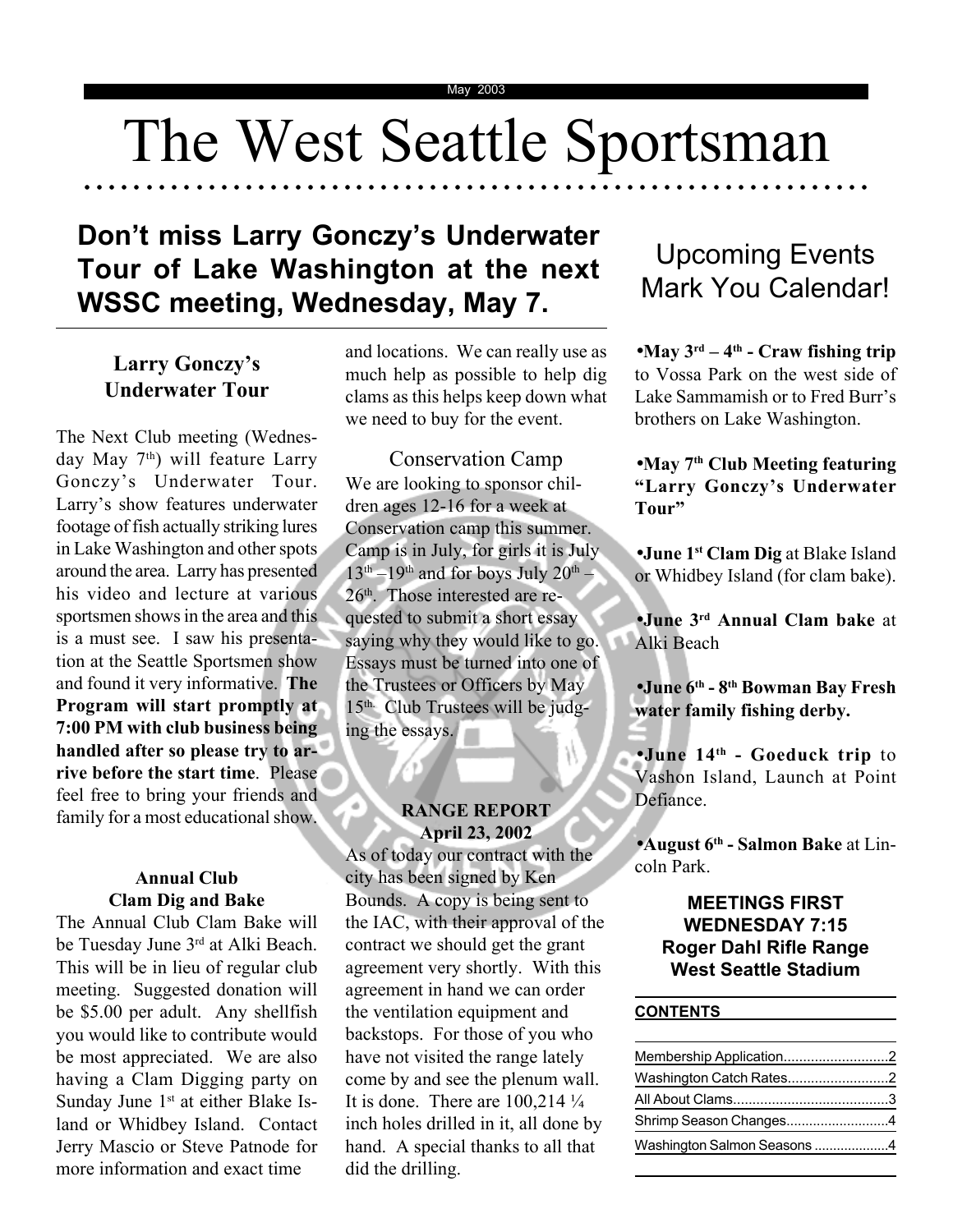#### May 2003

## **Catch rates, fish size run high for Washington state lake fishing season opener.**

Catch rates and fish size were good throughout much of the state on Saturday's opening day of lowland lake fishing.

Many recently-stocked, large triploid rainbow trout were caught at rates well above expectations. Several trout exceeding 20 inches were seen in creels, and some tipped the scales at four- plus pounds.

With over 10 million trout and 12 million kokanee stocked in Washington lakes, fishing is expected to remain good for the entire season, said Washington Department of Fish and Wildlife (WDFW) fish manager John Hisata.

Anglers, including families and other groups, turned out for an opener that offered an array of weather conditions ranging from warm and sunny in the Okanogan to rain and fog in the opposite corner of the state. Angler turnout varied with weather conditions, said Hisata, who compiled catch reports across the state.

"In southwest Washington rain kept angler turnout down and generally shortened trip length, while in Okanogan County warm weather brought out both anglers and trout, with excellent catch rates in waters such as Leader, Wannacut and Conconully lakes," he said.

The top lakes in average catches were Wapato in Chelan County; Rowland in Klickitat County; Tiger in Mason County; Leader and Wannacut in Okanogan County; Bonney, Clear and Tanwax in Pierce County; Erie and Sixteen in Skagit County; West Medical in Spokane County; and Clear and Long lakes in Thurston County. Those lakes all produced catches of 4.6 fish per angler or better which-at a five-troutper-day limit-meant limits for most anglers checked. For more info contact:

John Hisata, (360) 902-2797 or Madonna Luers, (509) 456-4073 Washington Department of Fish and Wildlife.



The West Seattle Sportsmen's Club was founded in 1934 by a group of fourteen men who had the foresight to see that sportsmen, in a united group, would present views, be better heard and achieve goals that were not possible when action as unorganized individuals. The ambitions of these charger members, who strove for the propagation of wildlife and habitat as well as the conservation of all our natural resources, has proven prophetic, for today multitudes of individuals and sporting groups are carrying on the job of conserving the remaining outdoor assets of natural America. The West Seattle Sportsmen's Club helps lead in this fight in the state of Washington. A member has the opportunity to join others in formulating club action in achieving and maintaining these goals.

However, "all work and no play" is not the format of the club. Many events are spaced throughout the year to insure a member many chances to participate in sportsmen's activities. For \$25, what more could a man ask than the opportunity to go salmon fishing with a group of his friends on a charter boat, fresh water fishing with other members and their families, have a salmon bake, a clam feed, or attend a banquet especially for the ladies. But there's more - he can shoot on the club range, go rabbit hunting, and if nothing else, should get \$25 worth just by watching the kids of the community have a real ball at the Kid's Fishing Derby. To sum it all up, a guy gets at least a hundred dollars worth of fun out of a year's membership.

| MEMBERSHIP APPLICATION<br><b>WEST SEATTLE SPORTSMEN'S CLUB</b>                                                                                                                                                                                                                                                    |
|-------------------------------------------------------------------------------------------------------------------------------------------------------------------------------------------------------------------------------------------------------------------------------------------------------------------|
| Date                                                                                                                                                                                                                                                                                                              |
| of , Washington,<br>being interested in the propagation and conservation of game birds, game animals,<br>and fish in the State of Washington, do hereby apply for membership in the WEST<br>SEATTLE SPORTSMEN'S CLUB and tender herewith the sum of \$ in<br>payment of one year's dues.                          |
| "I solemnly swear that I will abide by the Constitution and By-Laws of the West<br>Seattle Sportsmen's Club and help in its up-building and I will not willfully disobey<br>the Game Laws wherever I fish or hunt. I will always be a true sportsman both in<br>the field and to my brother members at all times. |
| Signed                                                                                                                                                                                                                                                                                                            |
| Street Address                                                                                                                                                                                                                                                                                                    |
| City<br>Zip                                                                                                                                                                                                                                                                                                       |
| Phone                                                                                                                                                                                                                                                                                                             |
| Recommended by                                                                                                                                                                                                                                                                                                    |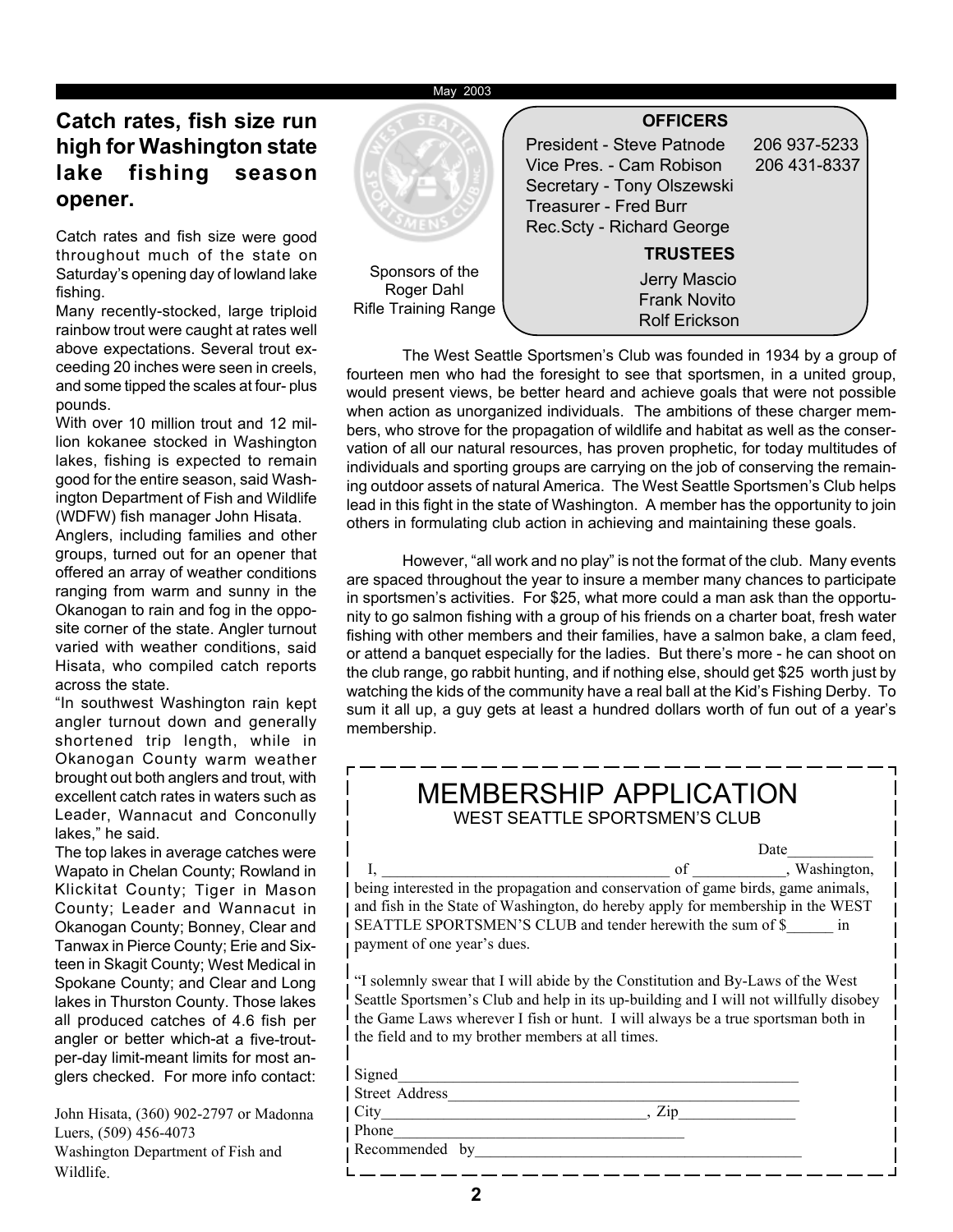#### May 2003

## **Finding Razor Clams**

First look for a **"clam show"**. What is a clam show? That's where a clam has withdrawn its neck or started to dig leaving a hole or dimple in the sand. There are three major kind of "shows" to look for:

**dimple:** a depression in the sand

**doughnut:** which has raised sides

**keyhole:** which is usually in drier sand areas and is shaped like an "hour-glass" or is a hole with very distinct sides.

Always look for the larger sized hole shown here next to a quarter. This is a good indication that the clam will be larger, but not always.

Clams will also show at the edge of the surf line when you pound the beach with a shovel handle or your foot. They may squirt sand and water out of the hole where they are located. You need to be quick when digging in the surf as razor clams dig quite fast in the soft fluid sand.

# **Types of Clam "Shows" Dimple** Doughnut Kevhole

## DOH Shellfish Red Tide Hotline

1-800-562-5632

| <b>Razor Clams Recipes</b>                          |
|-----------------------------------------------------|
| "Smoked Razor Clams"                                |
| 1 limit of razor clams (cut into small pieces)      |
| 1/2 C. oil<br>1 tbsp. Liquid smoke                  |
| 2 tbsp. Worcestershire sauce<br>2 tbsp. lemon juice |
| 1 tbsp. seasoning salt                              |
| 1 tbsp. chili powder<br>1 tbsp. celery salt         |
| 1 tbsp. garlic powder                               |

**Combine and stir oil and seasonings, then add clams. Bake on cookie sheet or in shallow pan at 350 degrees for 1 hour. Stir and drain frequently, saving juice. Store clams and juice in air-tight container. Will keep in refrigerator 2-3 weeks.**

## Fried Clams

1 limit of clams (15) 3 eggs 1 cup of flour 1 cup of cracker crumbs Salt and pepper to taste

Rinse clams, drain, dip in flour, egg, and roll in cracker crumbs. Using high heat, fry in 1/4 inch oil in pan. Brown quickly for one minute or until brown per side. Take out and lay out on paper towels to absorb any grease the serve.

## Razor Clam Fritters

- 1 C. chopped razor clams (reserve the liquid)
- 1 bottle flat beer
- 1 1/2 C. pancake mix
- 6 green onions cut very thin, use greens
- 1/2 green pepper cut very thin
- 1 stalk celery cut very thin

Mix onions, celery, green pepper and pancake mix together. Add clams and juice to other ingredients, then add beer till you have a very thick mixture that can be dropped from spoon into hot oil at 375 . You may not need all the beer because of the clam juice. Drop by spoonful in oil - cook 2 min. per side - test, if not cooked- drop by smaller spoonfuls.